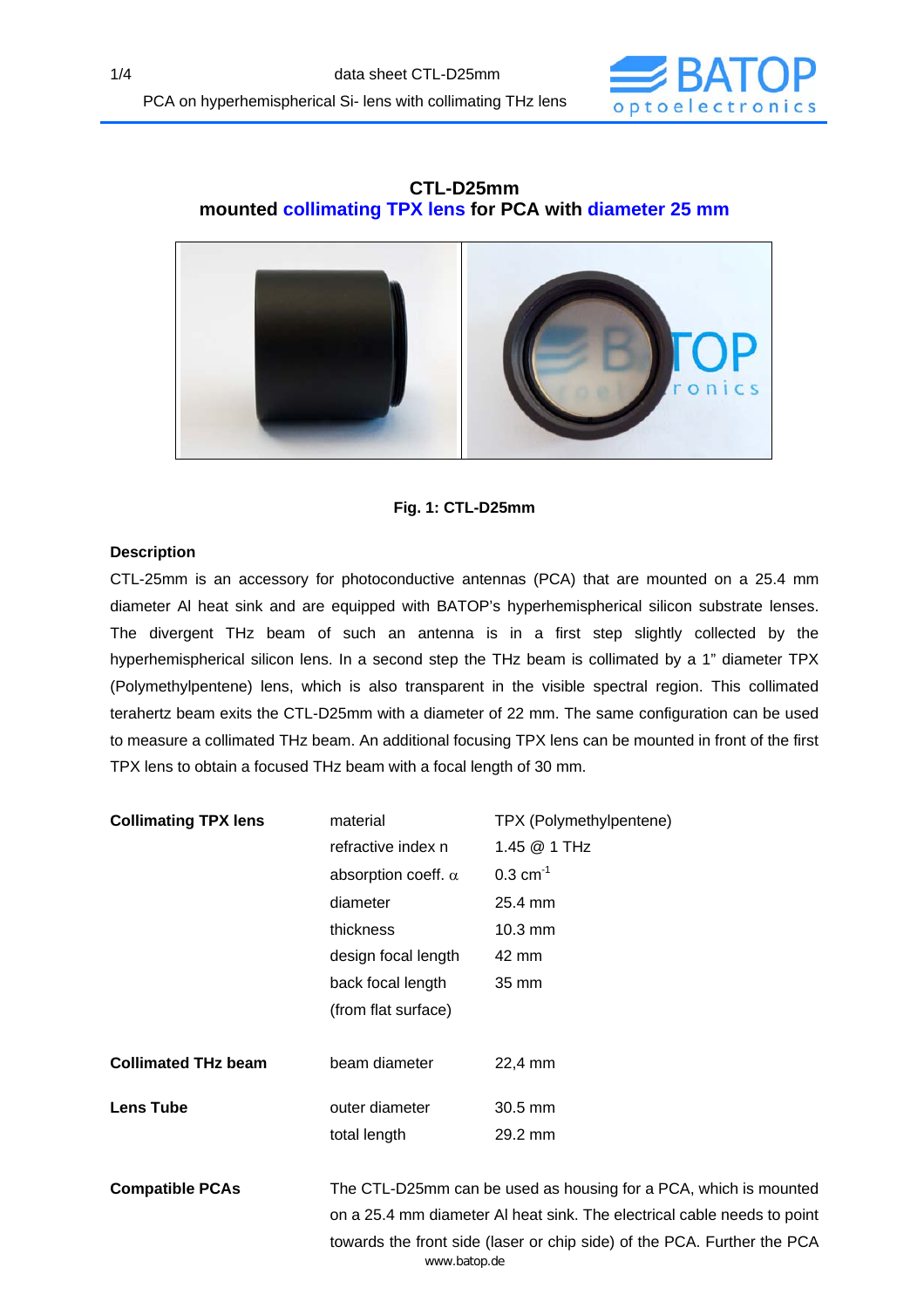

needs to be equipped with one of BATOP's hyperhemispherical silicon substrate lenses.



**Fig. 2\_CTL-D25mm mounted on SMR1 - side view** 



**Fig. 3: Schematic section view (PCA + Si-lens not included)**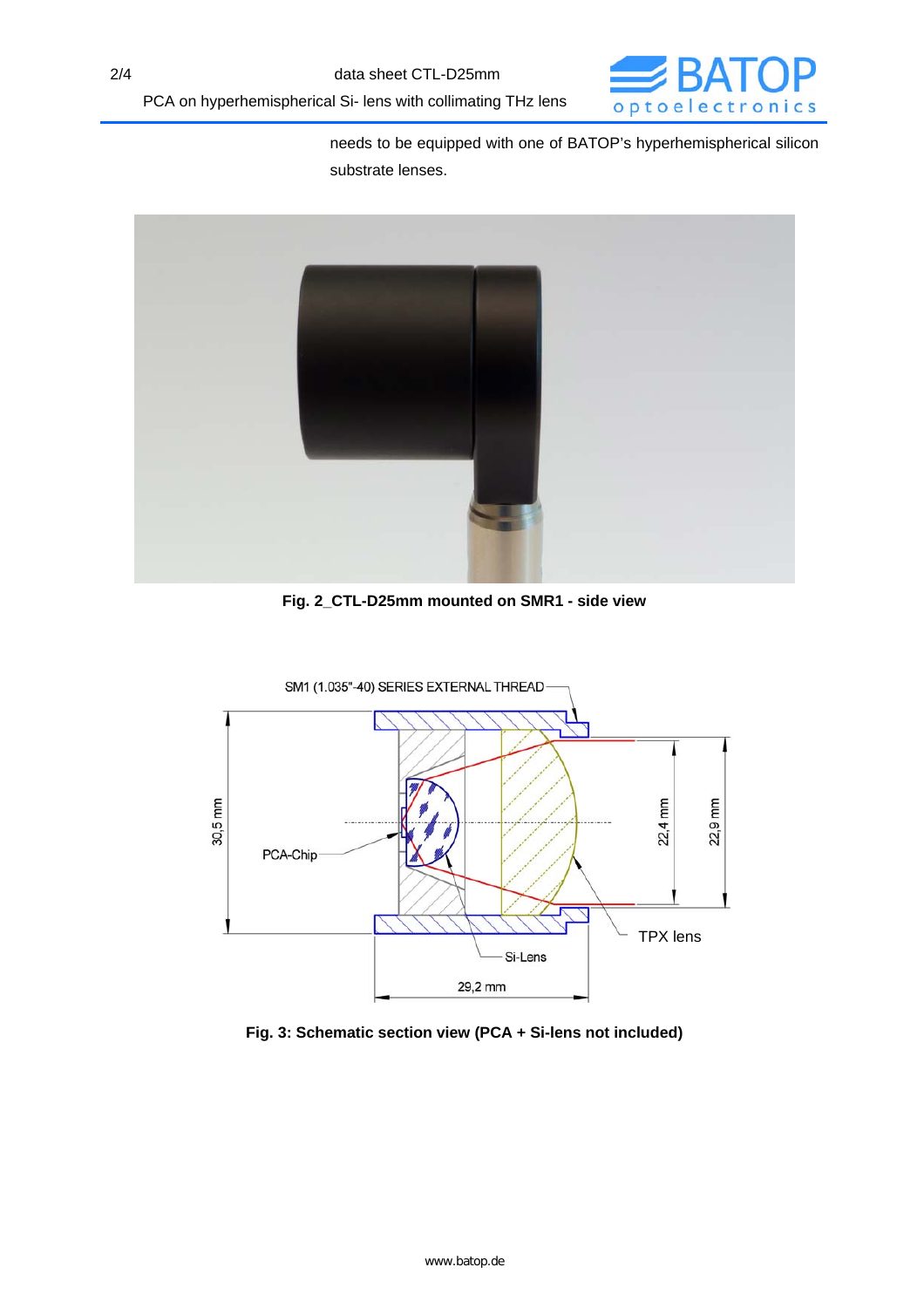3/4 data sheet CTL-D25mm PCA on hyperhemispherical Si- lens with collimating THz lens



### **Recommended mounting options**

The Lens Tube's SM1 thread allows it to be attached to multiple standard parts equipped with the same thread. It is possible to mount both lens and PCA either with the tube's thread oriented towards the front side, where the radiation is emitted or received, or towards the back side, where fiber and electrical cables exit the antenna module. We recommend using Thorlab's SMR1 as a static mounting solution. CTL-D25mm is compatible to PCAs with mounted aspheric optical lenses. In this case a larger lens tube is required and the length will increase to 2''.





SMR1 with pillar and post holder CTL-D25mm mounted with SMR1 CTL-D25mm mounted with SMR1



### **Fig. 4: Recommended mounting options**

### **Assembling CTL-D25mm on your own**

When you purchase CTL-D25mm separately you'll need to assemble it on your own. The following photo shows you how. You'll start inserting the thinner distance ring into the lens tube. Afterwards you insert the lens and a second, thicker distance ring. Make sure that the lens is oriented with its flat side towards the antenna. Then you insert your PCA. At last you fix the all components by screwing in the retaining ring. Its external thread matches the internal thread of the lens tube. Therefore you'll need an additional tool, for example Thorlabs' SPW602 spanner wrench.



#### **Fig. 5: Order of components of CTL-D25mm**